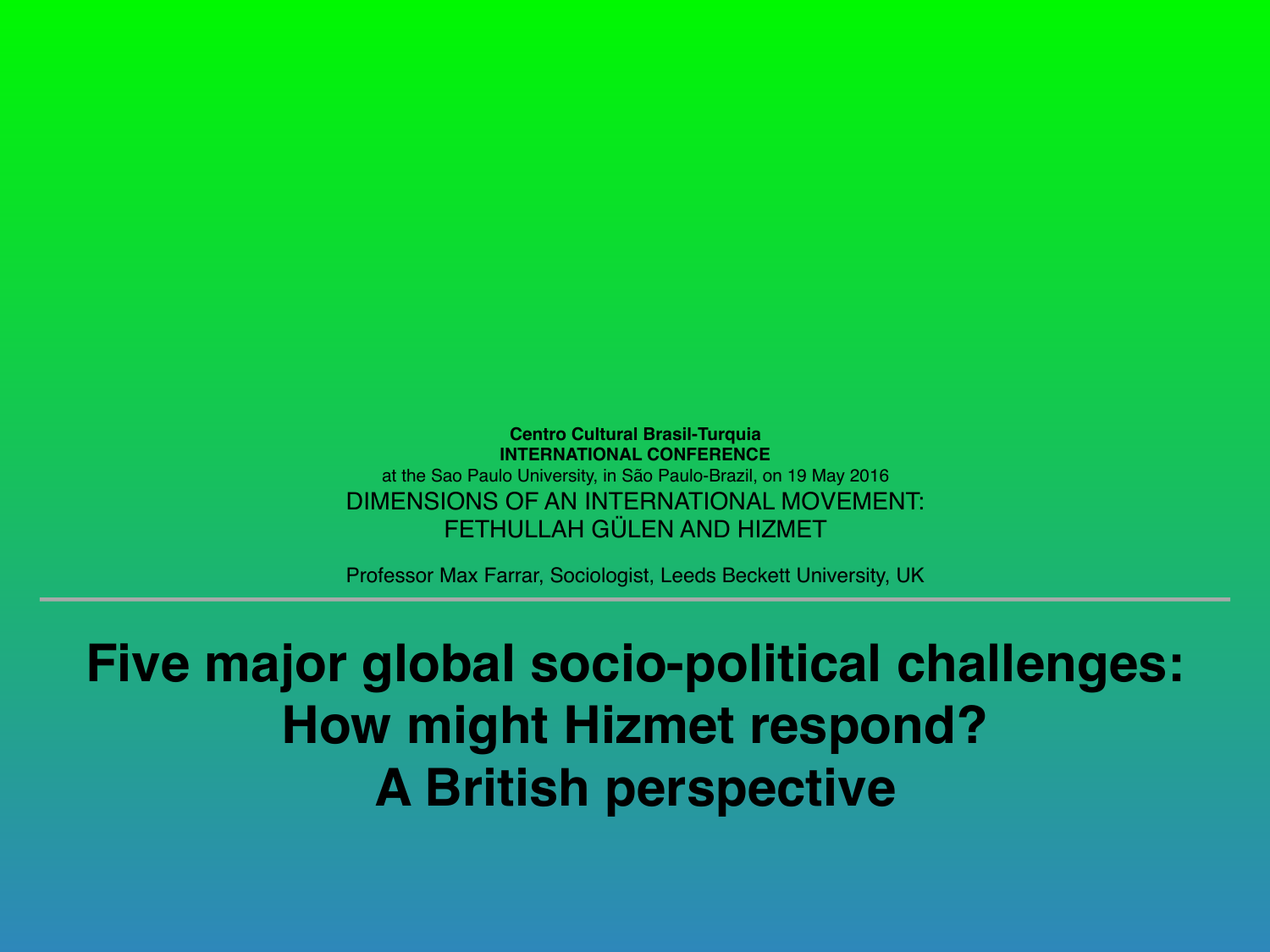# **INTRODUCTION**

- ▶ Thank you, Mustafa Göktepe, President, and the team at the Centro Cultural Brasil-Turquia
- Five major challenges
- Shocking facts: a resource for discussion
- ▸ What we can do together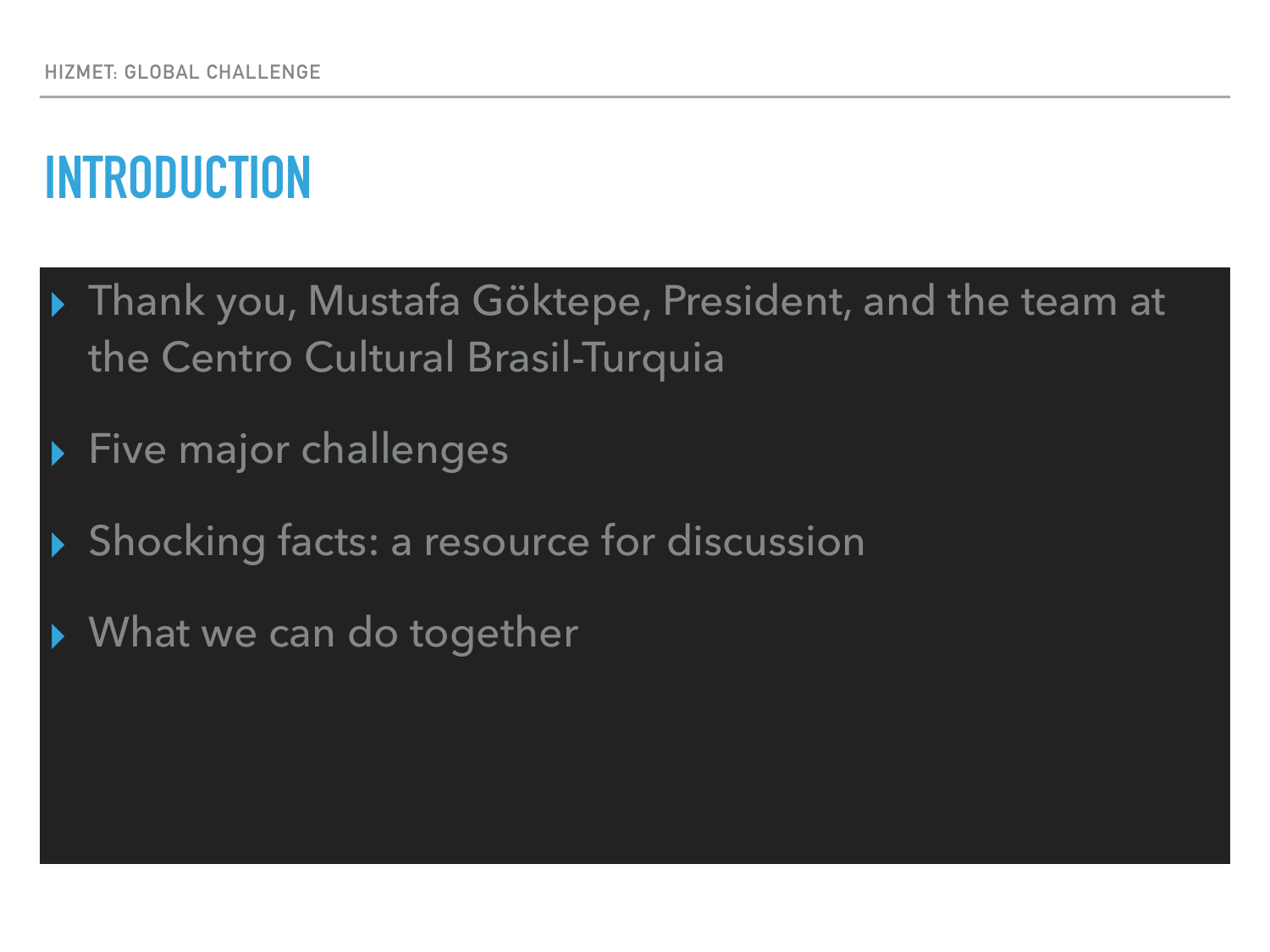## **FIVE INTERCONNECTED GLOBAL CHALLENGES**

- ▶ Climate change
- ▸ Globalised capitalism increasing inequality of wealth and income
- ▸ Rising mass migration
- ▶ More violence claiming religion as its justification
- Decreasing social solidarity
- Hizmet: possible responses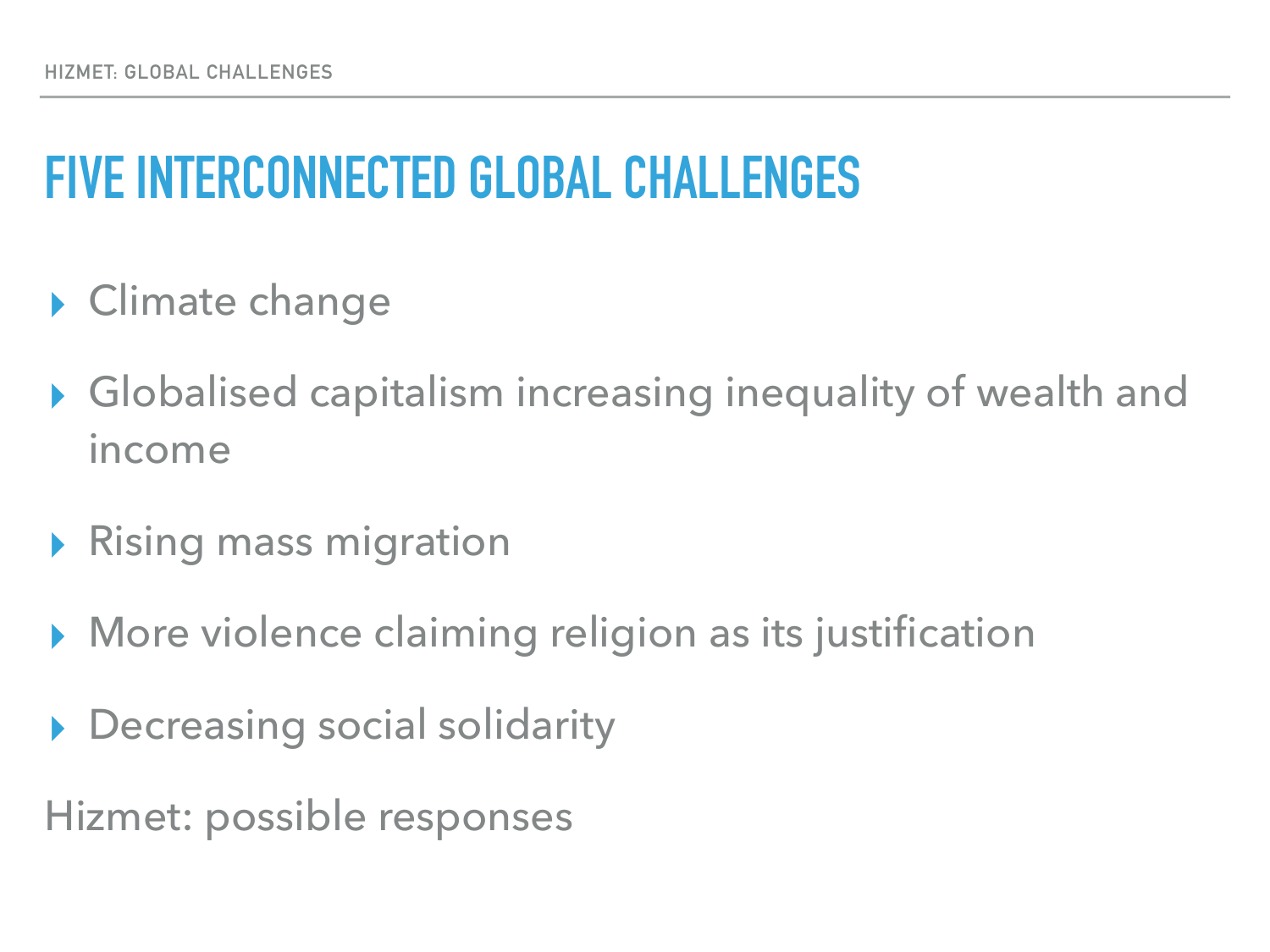#### **INCREASING CLIMATE WARMING**

- ▸ By 2100 global temperature might rise between 1.4 °C and 5.8 °C
- ▸ 1986-2016: 2.3b affected by droughts and storms
- ▶ 13.6M at risk through drought in Southern Africa today
- Already, 40% of world lives with too little water
- Water pollution > diarrhoea > 2.2M deaths p.a.
- By 2050: estimated that between 25m and 1b will be 'environmental migrants'
- ▸ Energy policy and individual behaviour must change!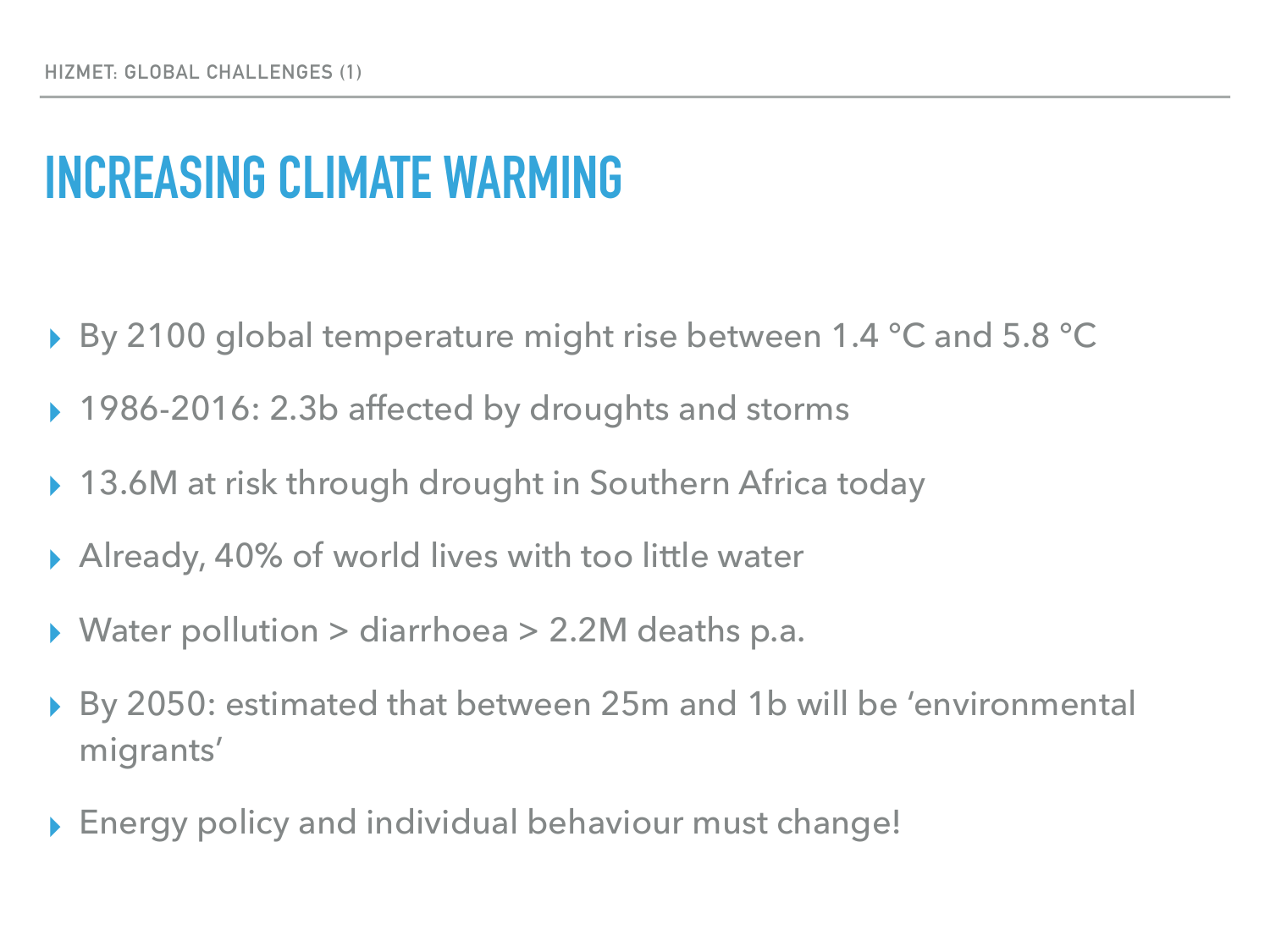# **INCREASING ECONOMIC INEQUALITY**

- ▸ In America, over the last 30 years, the share of national income of the richest 1% has doubled (from 10% to 20% o national income)
- ▸ In China, the top 10% obtain 60% of national income
- ▸ Since 2010, the wealth of the poorest half of the world's population has fallen by \$1Trillion (38%)
- ▸ Since 2010, the wealth of 62 people have increased by \$500Billion. Their total wealth now is \$7.6T
- ▸ Almost half of all Africans live on less than \$1.25 per day
- ▸ As income inequality goes up, happiness goes down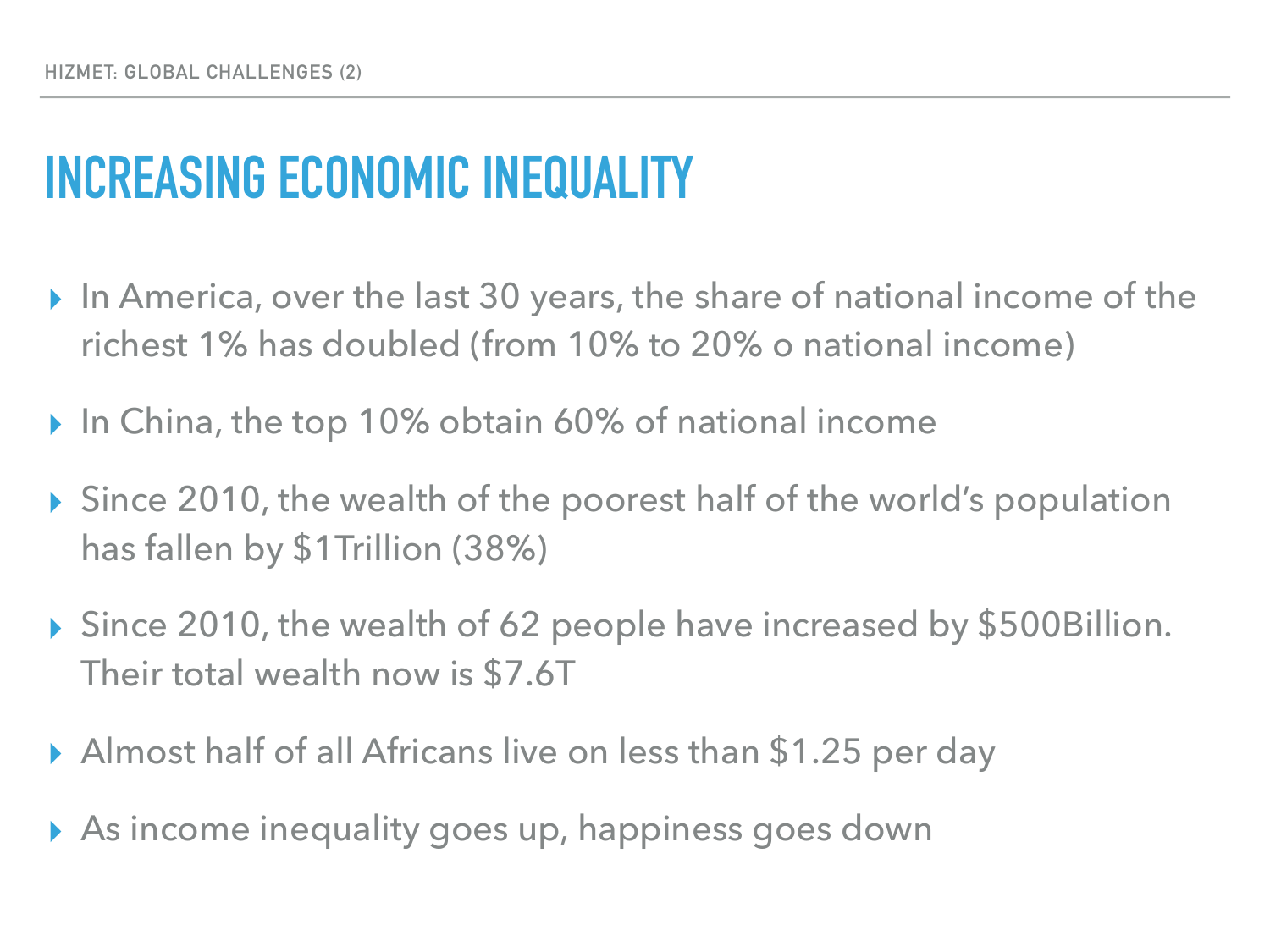# **INCREASING MASS MIGRATION**

- ▸ 2008: 20M people displaced by extreme weather conditions
- ▶ 2008: 4.6M displaced by internal conflict and violence
- ▸ 2015: Turkey hosts almost 3M Syrian refugees
- ▸ 2015: 1.26M apply for asylum in Europe
- ▸ 2015: 88,300 unaccompanied children apply for asylum in Europe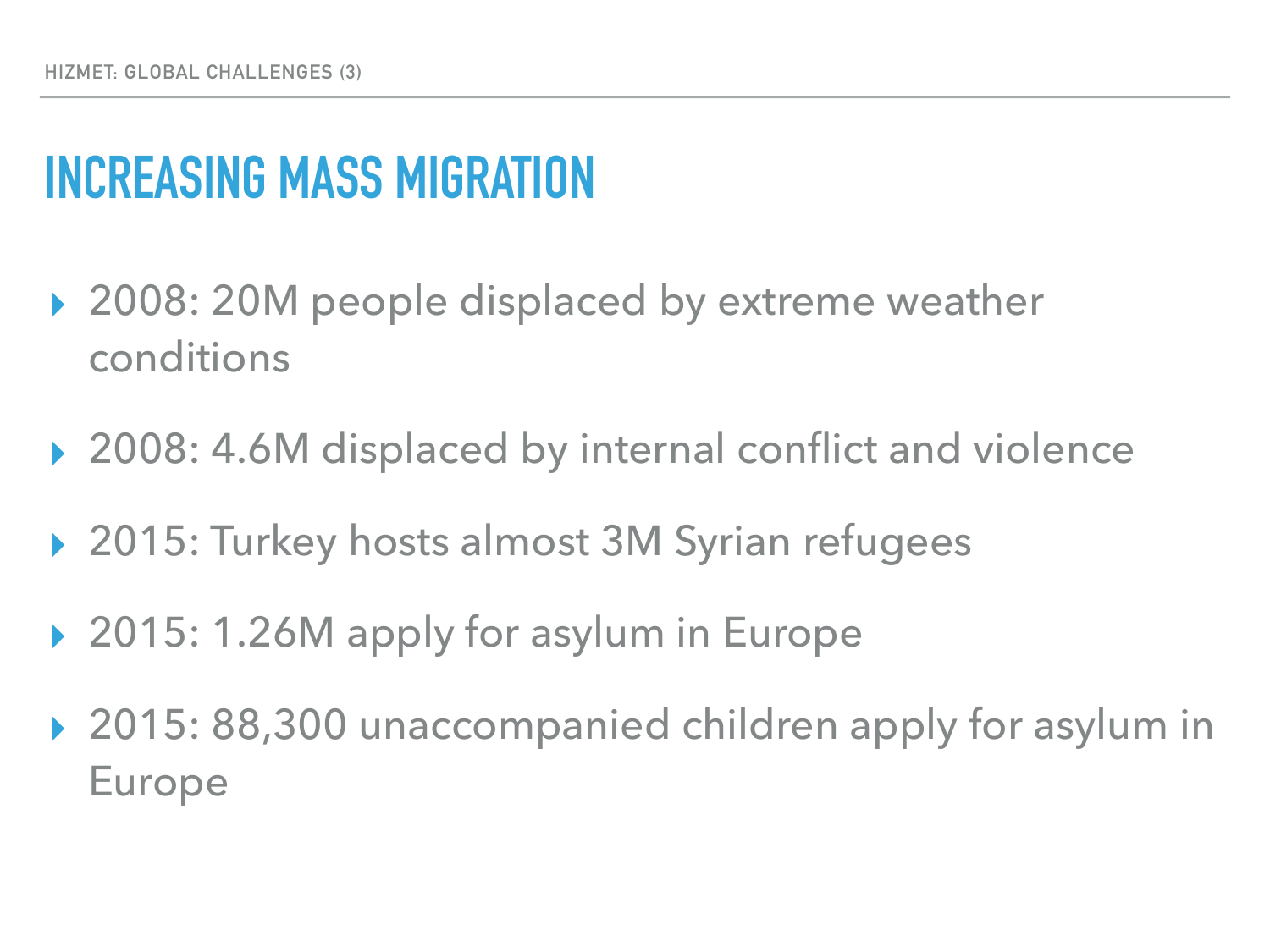# **INCREASING TERROR IN THE NAME OF GOD**

Context: Crusades, Fascist, Communist & Republican Terrorism, State terror: Dresden, Hiroshima (1945), retreating Iraqi army (2001)

'Moral panic' or real threat? Death toll:

- ▸ Europe: New York, Madrid, London (2001-5) 2,996
- ▸ Bali 2005: 222
- ▸ Mumbai (2006-11): 492
- ▸ Paris & Brussels (2015-6): 178
- ▸ Add: terrorist deaths in Turkey, Yemen, Syria, Libya, Nigeria, Mali, Somalia, Kenya, Pakistan and Bangladesh
- ▸ 2000-14: 48,000 incidents claiming over 107,000 lives (Camilleri 2015)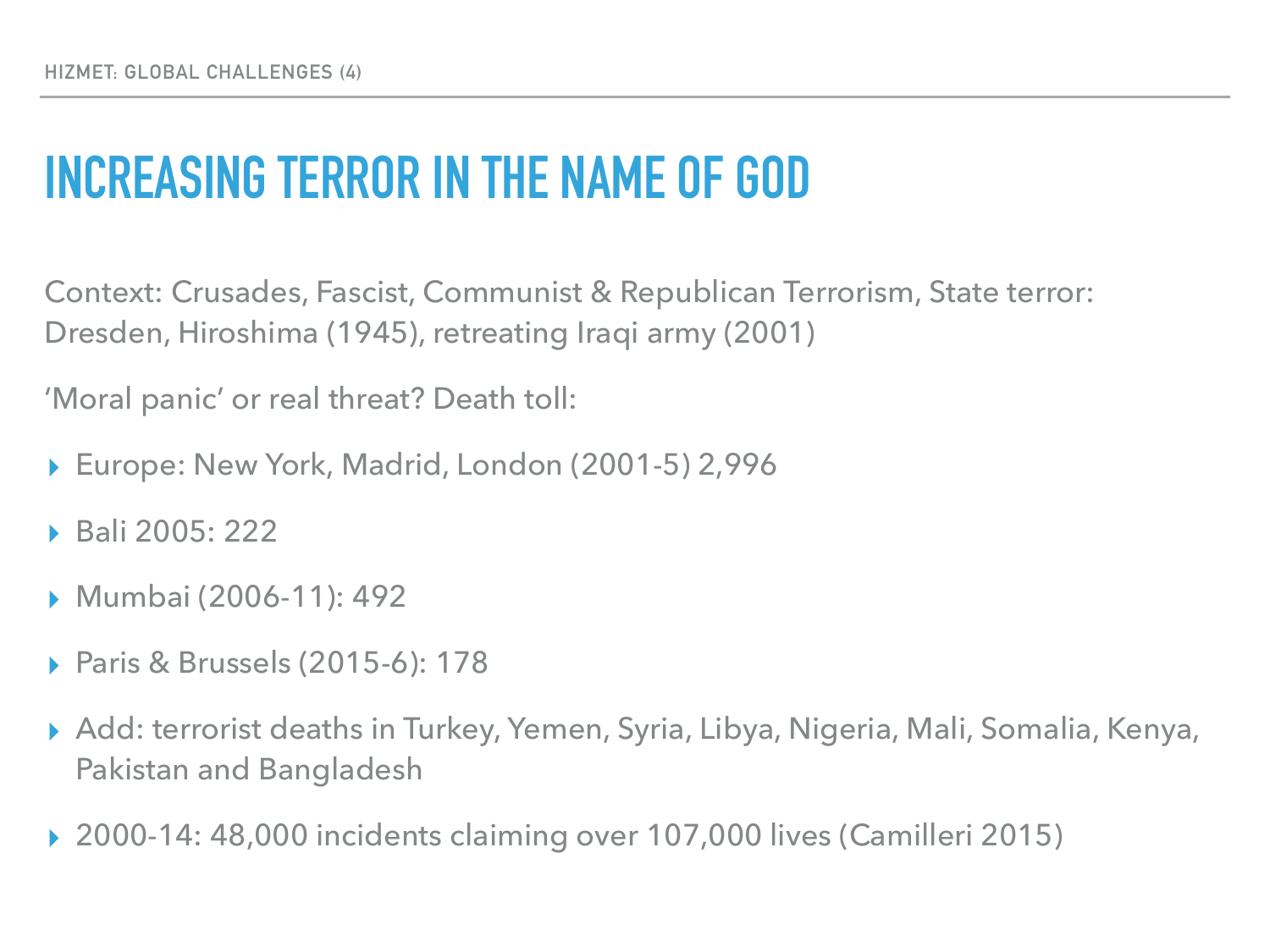# **DECREASING SOCIAL SOLIDARITY**

Context: 'Bowling Alone' (Putnam, 2000)

- ▶ This discussion goes back to Tönnies (1912), Marx, Weber and Durkheim: change in the nature of social relationships as we transition from feudalism to capitalism
- ‣ Capitalist modernity delivers 'association' among people rather than 'community'
- ‣ Instead, today, immigration and terrorism are said to be increasing social fragmentation
- ▶ But 'income inequality and deprivation' more important than ethnic diversity in explaining lack of social cohesion (Demivera 2015)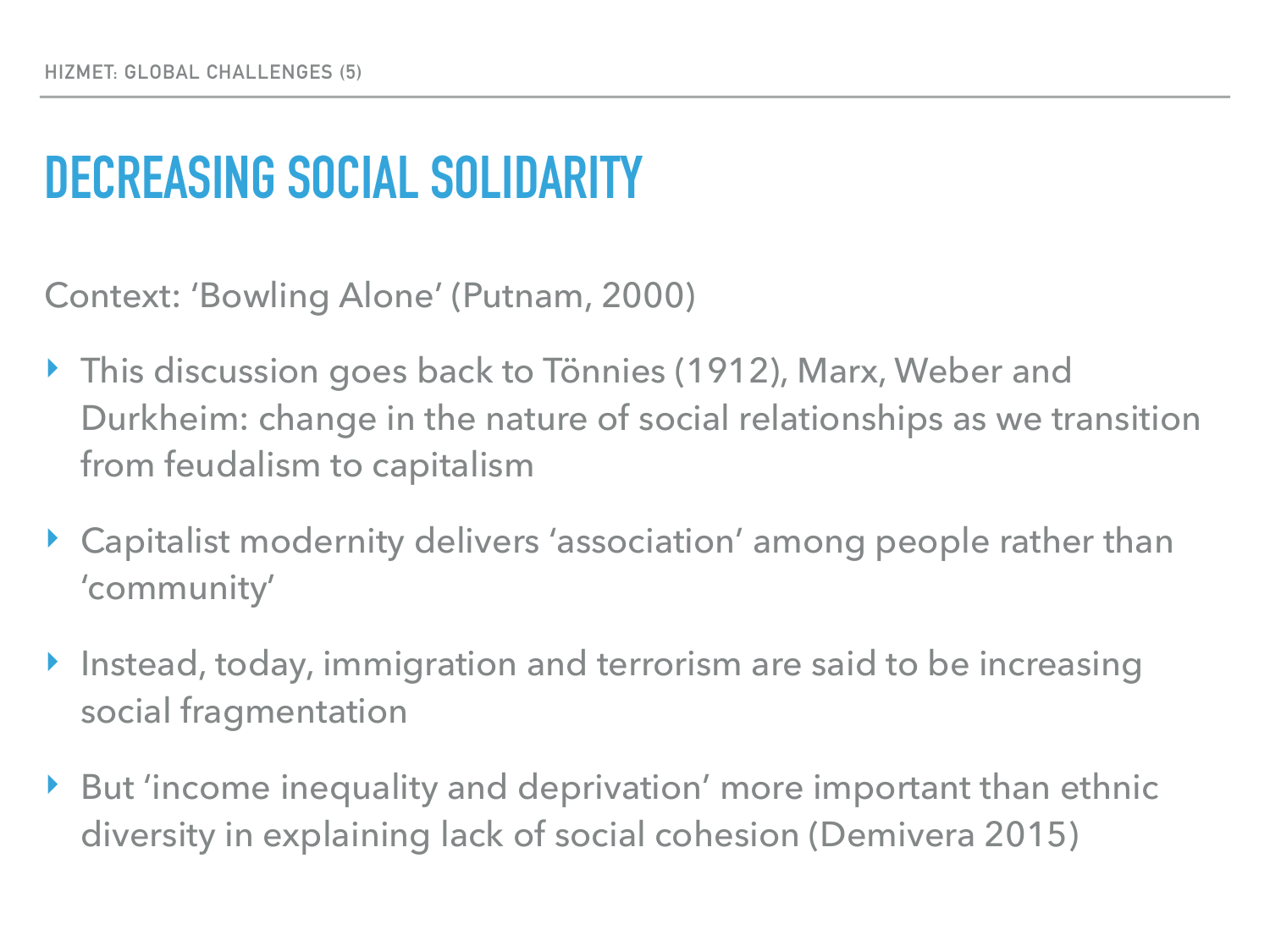#### **HIZMET: 'THE BETTERMENT OF HUMAN LIFE'**

Sanaa El-Banna (2013 p.40):

The London Dialogue Society aims:

- to create social mobility through education, integration & *temsil*  (religion in practice)
- to promote dialogue with mainstream Britain to help fulfil community needs
- to engage in service activity to eliminate ignorance, poverty & schism

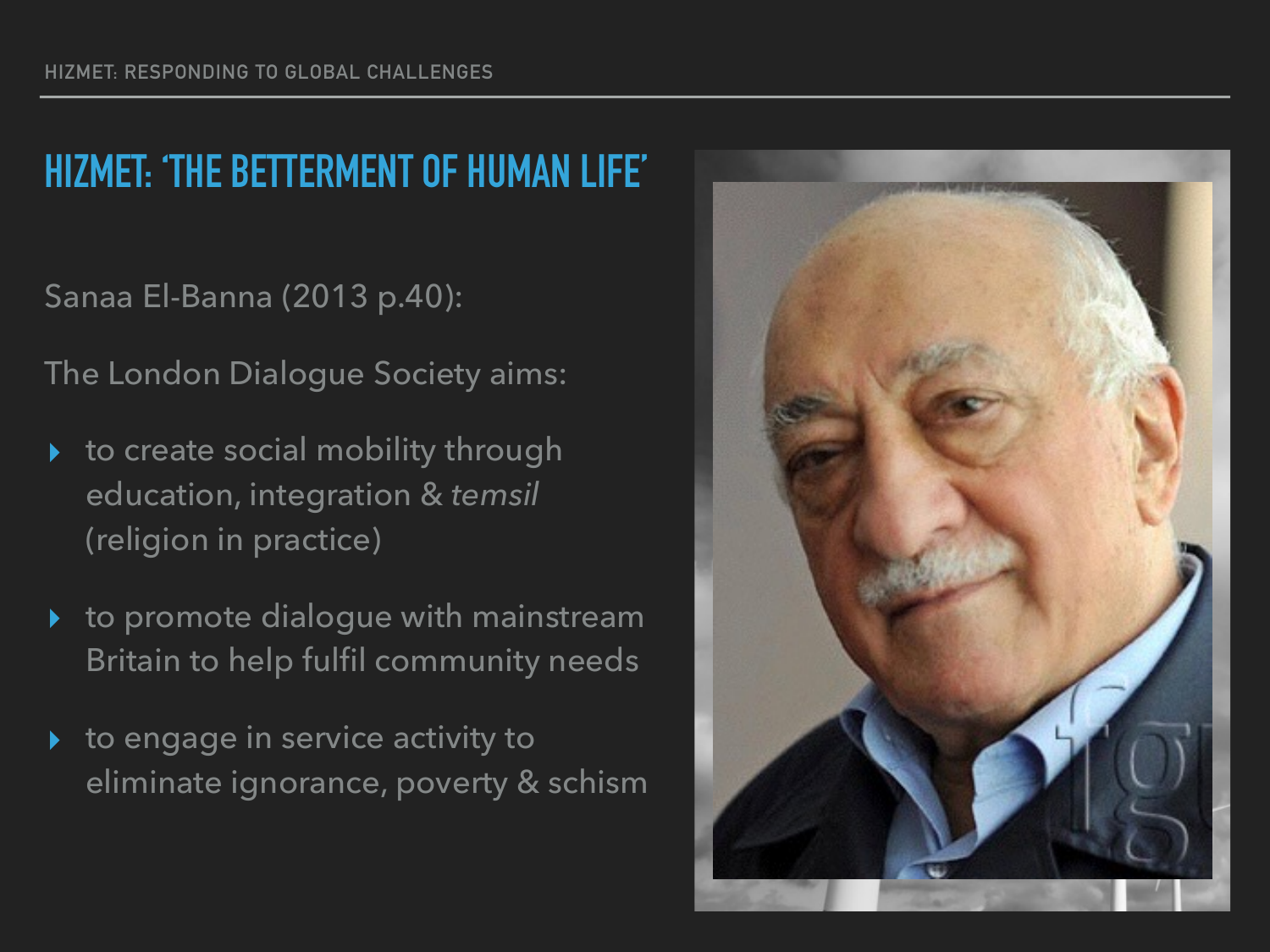# **HIZMET'S UNIQUE ROLE IN MEETING 5 GLOBAL CHALLENGES**

- ▸ Education: in faith AND on climate change, economic inequality & mass migration
- > to promote health (by lowering global temperature), well-being (of the rich & the poor) & understanding of the real causes of each nation's problems
- ▸ Dialogue about difference: across faiths AND across ethnicities, classes, genders & secular activists, at national and local levels of society
- > to increase social solidarity & to de-mobilise the *jihadis* & right-wing extremists
- ▸ Education & dialogue to bridge the gap between materialists and believers to grow the movement for social justice, equality, human rights & democracy

7-10M participants in Hizmet movement worldwide (El-Banna 2013 p. 63)

WHAT A CHANGE WE CAN MAKE!